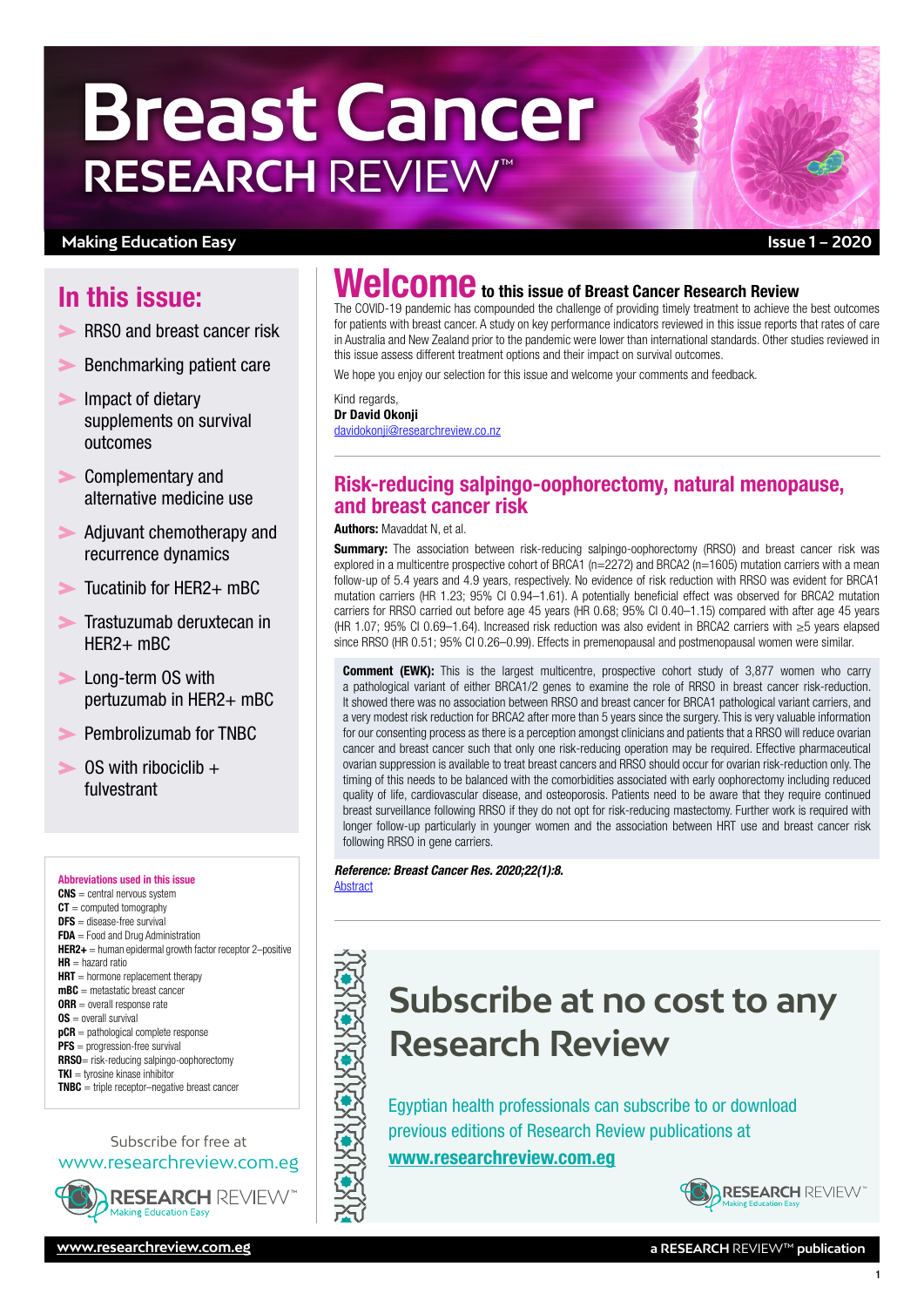<span id="page-1-0"></span>

#### Authors: Salindera S, et al.

**Summary:** Thresholds for compliance with high quality performance indicators to improve patient care were evaluated using BreastSurgANZ Quality Audit data from 2012–2016 and 2018. Using thresholds comparable with globally accepted standards: a threshold of ≥40% for immediate breast reconstruction in 3761 patients undergoing mastectomy for in situ disease would be achieved by 30% of all members and 78% of very high-volume surgeons; a threshold of ≥70% for breast conservation in 31,698 patients with invasive tumours ≤2 cm would be achieved by 64% of all surgeons. Using thresholds lower than globally accepted standards: a threshold of ≥20% for immediate breast reconstruction in 26,007 patients undergoing mastectomy would be achieved by 28% of all members and 78% of very highvolume surgeons; a threshold of ≥15% for neoadjuvant chemotherapy in 1382 patients aged ≤50 years would be achieved by 36% of all surgeons.

**Comment (EWK):** A good reminder to us all on the importance of standards, measuring them and reflecting on them to improve patient outcome and care. It is not surprising to see that higher volume surgeons are more compliant with the standards however the curves are not so far apart as one would expect. The usual themes of underresourcing and access will be contributing to this; however surgeon preference does have an impact and we have to be mindful of offering all the options available. Some of the key performance indicators measured do relate to patient survival and in our current environment of rapidly increasing costs of cancer treatments and diagnostics, it is important to remember that there is plenty of room for survival gains in maximising what we do have: mammogram screening, multidisciplinary teams and use of the available, and sometimes very cheap, adjuvant therapies. The additional measure of the use of neoadjuvant chemotherapy for under 50s is timely following the Create-X and Katherine trials which show a survival benefit using adaptive therapy in some groups who do not achieve pCR. Neoadjuvant chemotherapy in these groups is no longer a 'nice to have' to allow surgical planning and genetic testing but offers an improved outcome. It is important that the audit captures the patient choice as a reason for non-compliance as increasingly we are competing with a world of limitless information and the option of alternative treatments. Lastly, there is the issue of 'outlier surgeons' and how best to work to improve compliance and patient outcome which is a further goal of BreastSurgANZ.

#### *Reference: Breast. 2020;51:94-101.* **[Abstract](https://www.thebreastonline.com/article/S0960-9776(20)30008-4/fulltext)**

Subscribe for free at [www.researchreview.com.eg](http://www.researchreview.com.eg)



# Dietary supplement use during chemotherapy and survival outcomes of patients with breast cancer enrolled in a cooperative group clinical trial (SWOG S0221)

#### Authors: Ambrosone CB, et al.

**Summary:** Associations between breast cancer outcomes and supplement use were evaluated in a prospective study ancillary to a therapeutic trial in 1134 patients randomised to receive cyclophosphamide, doxorubicin and paclitaxel. Use of vitamin B12 was associated with worse DFS (HR 1.83; 95% CI 1.15–2.92; p<0.01) and OS (HR 2.04; 95% CI 1.22–3.40; p<0.01). Breast cancer recurrence was significantly associated with iron supplementation (HR 1.79; 95% CI 1.20-2.67; p<0.01) and use of antioxidant supplements such as vitamins A, C, E; carotenoids and coenzyme Q10 (HR 1.41; 95% CI 0.98–2.04; p=0.06). Small numbers limited evaluation of relationships between survival outcomes and individual antioxidants. There was no association between survival outcomes and use of multivitamins.

*Reference: J Clin Oncol. 2020;38(8):804-814.*

**[Abstract](https://ascopubs.org/doi/10.1200/JCO.19.01203)** 

# Complementary and alternative medicine and musculoskeletal pain in the first year of adjuvant aromatase inhibitor treatment in early breast cancer patients

Authors: Hack CC, et al.

**Summary:** Use of complementary and alternative medicine (CAM) did not prevent or improve the development of aromatase inhibitor-induced musculoskeletal syndrome in a phase 4 study in 1396 postmenopausal patients receiving letrozole for hormone receptor–positive early breast cancer. CAM included vitamins, high-dose vitamin C, food supplements, mistletoe, enzymes, acupuncture, homeopathy, Chinese herbs, mushrooms, meditation, prayer, relaxation, yoga, tai chi, qigong, and bioresonance. The majority of patients (64.5%) had a history of CAM use prior to initiation of aromatase inhibitor treatment and these patients had higher pain scores for muscle or joint pain than CAM non-users. Both users and non-users of CAM experienced significant increases in pain over time, particularly during the first 6 months of aromatase inhibitor therapy.

*Reference: Breast. 2020;50:11-18.* **[Abstract](https://www.thebreastonline.com/article/S0960-9776(20)30001-1/fulltext)** 

**Comment (EWK):** Two interesting and timely papers measuring the outcome of commonly used CAM. CAM can be divided into a few groups including those focusing on the mind, body, manipulation and exercise, however a number of cancer patients also use ingestible CAM during and after their treatment. Many of these come accompanied with strong claims of improving cancer survival and with no side effects, which can be difficult to compete with when conventional medicine can offer an intention-to-cure with side effects. As these products are over-the-counter, there is also a belief that they are harmless.

Ambrosone et al. demonstrate that these products are far from harmless and cause an increase in breast cancer recurrence and to a lesser extent, death. This included antioxidants, and non-oxidants such as B12 and iron. It remains unclear whether supplements exert a direct or indirect stimulatory effect on cancer cells or if they interfere with the chemotherapy pharmacokinetics/pharmacodynamics. Either way, they do lead to a poorer outcome whilst multivitamins showed no benefit either way, which suggests they are unnecessary.

Hack et al. look at the use of CAM in relation to aromatase inhibitor-associated musculoskeletal pain: it did not prevent or reduce the pain, in fact the CAM users reported higher pain scores. A large 64% of patients in this study reported use of CAM at the time of diagnosis and therefore before the start of aromatase inhibitor treatment. This group also reported a higher baseline pain which needs to be investigated – do they have a higher susceptibility to pain? Is there a specific character profile or personality that is more liable to use CAM to improve their quality of life? There are issues with this paper; whilst a large study there were patients excluded, use of analgesics was not measured and the patients were enrolled in 2009–2010. However, the conclusions do fit with the Australian paper by [Lombard et al.](https://link.springer.com/article/10.1007/s00520-015-3001-5) which also failed to find a significant benefit of CAM in this setting. As 35% of New Zealanders regularly take a health supplement, it is important our patients understand that over-the-counter products are not without their risks, and importantly, unlikely to benefit as well. Good luck with that conversation… it is not always well received.

#### Independent commentary by Erica Whineray Kelly



Erica is a breast cancer surgeon and advocate based in Auckland, New Zealand. Erica co-founded and is the managing director of both Auckland Breast Centre (ABC) and Focus Radiotherapy. Erica is also a consultant for the national breast screening programme, a member of New Zealand Global

Women, Australasian and European breast cancer organisations, is a Be. Accessible Fab 50 leader as an advocate in the accessibility space, and was a founding Chair of the advisory board of the InZone Girls project. Outside this, Erica is a mentor to a number of students, and is married with two children.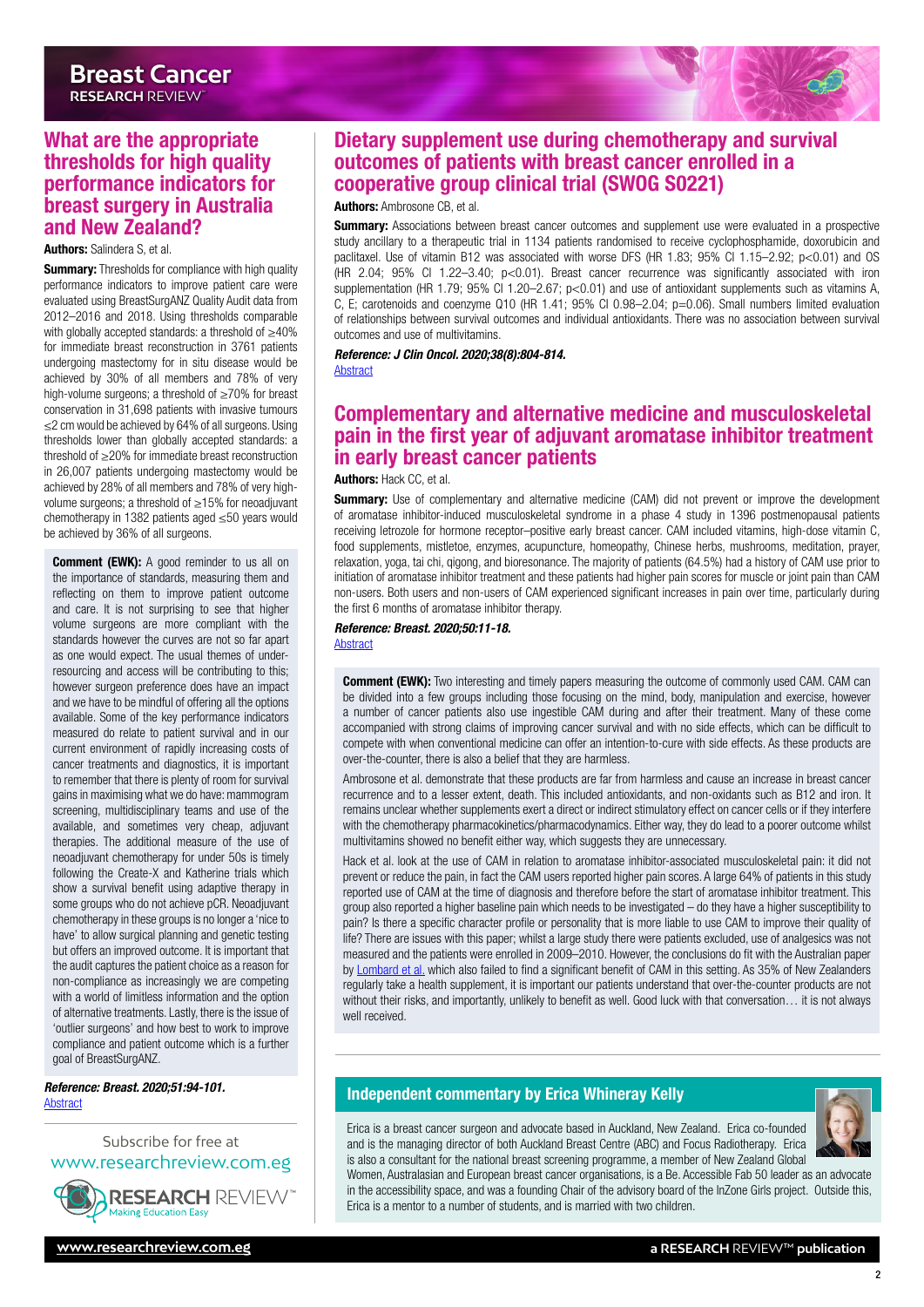<span id="page-2-0"></span>

Authors: Demicheli R, et al.

**Summary:** Adjuvant chemotherapy reduced the rate of early and intermediate relapses in an analysis of 1518 premenopausal patients with node-positive breast cancer. Patients were enrolled in a series of randomised clinical trials on early breast cancer and underwent surgery only (n=397) or surgery + adjuvant chemotherapy (n=1121). After follow-up of ≥15 years, adjuvant chemotherapy reduced the rate of distant metastases changing the pattern from two early sharp peaks at 9 months and 33 months with surgery only to a residual peak at 18 months. With adjuvant therapy, the wide intermediate peak spanning from 50 months to 90 months in patients who underwent surgery only changed to two small peaks at 50 months and 80 months. The late peak at 115–120 months was unchanged by adjuvant therapy.

**Comment (EWK):** A very interesting look at older data from randomised trials from between 1972–1987 in Milan and Belgium to observe the hazard ratios for distant recurrence in premenopausal women. These patients were treated with either surgery or surgery and chemotherapy with a minimum follow up of 15 years. The aim was to assess the relapse peaks following primary surgical removal. It is known that there is a dormancy in breast cancer and that surgery to remove the primary tumour can terminate this dormancy and induce early relapse. The paper described the four peaks of distant metastases at 1, 3, 6 and 10 years but also that adjuvant chemotherapy reduced the size of the peaks at 1, 3 and 6 years. However, chemotherapy did not alter the size of the 10-year peak. This supports the paradigm of breast cancer development including tumour homeostasis, parallel tumour development, the role of the microenvironment, and surgical acceleration of the metastatic process. The chemoresistant nature of the micrometastatic cells that induce the 10-year relapse suggest a parallel/different biology. This suggests a multiplicity of dormant nanometastases parallel in development and unique in sensitivity to treatments. What would add to this is long-term data on the role of endocrine treatment on relapse which was not given in these patients. The key to improving survival for these late relapses will be understanding the mechanisms around tumour dormancy.

*Reference: Breast. 2020 May 8. doi.org/10.1016/j.breast.2020.05.002. [Epub ahead of print]* [Abstract](https://www.sciencedirect.com/science/article/pii/S0960977620301090)



### Tucatinib, trastuzumab, and capecitabine for HER2-positive metastatic breast cancer

#### Authors: Murthy RK, et al.

**Summary:** The addition of oral tucatinib, a highly selective inhibitor of HER2 tyrosine kinase, to trastuzumab and capecitabine treatment significantly improved survival outcomes in a randomised, placebo-controlled study of 612 women with heavily pre-treated HER2+ mBC. Rates of PFS at 1 year were 33.1% in patients treated with tucatinib and 12.3% in patients who received placebo (HR 0.54; 95% CI 0.42–0.71; p<0.001). PFS rates in patients with brain metastases were 24.9% and 0%, respectively (HR 0.48; 95% CI 0.34–0.69; p<0.001). Median duration of PFS was 7.8 months with tucatinib (7.6 months for patients with brain metastases) and 5.6 months with placebo (5.4 months for patients with brain metastases). Rates of OS at 2 years were 44.9% in patients treated with tucatinib and 26.6% in patients who received placebo (HR 0.66; 95% CI 0.50–0.88; p=0.005). Median OS was 21.9 months and 17.4 months, respectively. Adverse events that occurred more commonly with addition of tucatinib compared with placebo included diarrhoea and elevated aminotransferase levels.

**Comment (DO):** There has been near tripling in OS from a median survival of 2 years to now approximately 6 years, due to therapeutic advances in HER2+ mBC in the last 20 years. Despite this, 40–50% of patients with this metastatic disease subtype will subsequently develop CNS metastases at some point in their disease course, eventually succumbing to them. The HER2CLIMB study addresses this unmet need, becoming the first randomised control trial in HER2+ mBC to include patients with untreated and/or progressive brain metastases. Tucatinib, the investigational product in question, is a small molecule TKI that is more selective in its HER2 receptor targeting, unlike the other two approved TKIs for treating HER2+ mBC, lapatinib (approved in 2007 and targeting HER1 and HER2) and neratinib (approved in 2020 and targeting HER1, 3 and 4). In this study, combination tucatinib, trastuzumab and capecitabine doubled the ORR in the overall population compared to the control, thereby reducing the risk of progressive disease by half in a population that had previously progressed on trastuzumab, pertuzumab and T-DM1 in the metastatic setting. On the strength of these results, tucatinib received full FDA approval in April 2020, becoming the 7th US FDA approved anti-HER2 therapy. It is, arguably, the new standard of care in the third-line metastatic setting in HER2+ mBC. Of particular note, and with the caveat that we must not make cross-trial comparisons, combination lapatinib and capecitabine (pooled meta-analysis)<sup>1</sup> and neratinib and capecitabine (smaller phase 2 study)<sup>2</sup> registered a CNS ORR of 29% and 49%, respectively, in the same disease subtype and setting. However, the CNS ORR of combination tucatinib, trastuzumab and capecitabine was not reported in this publication; as such, it will be intriguing to know (when undoubtedly this is subsequently reported) whether the CNS ORR of tucatinib, trastuzumab and capecitabine not only reflects that seen in its preceding non-randomised phase 1 study  $(40%)$ ,<sup>3</sup> but also how it matches up to its other TKI competitors in this space and setting. Either way, what is clear and unanimous is that even in the face of theoretical/preclinical concerns regarding evolving tumourrelated anti-HER2 therapy resistance, the HER2 receptor remains an active and important target even in heavily pre-treated HER2+ mBC. On the other hand, what is less clear and remains to be answered, is whether capecitabine could be omitted in long-term responders while maintaining a backbone of maintenance tucatinib and trastuzumab in a bid to avoid the untoward fluoropyrimidine-related side effects of diarrhoea, palmar-plantar erythrodysesthesia, fatigue and nausea. Finally how relevant are these data in New Zealand breast oncology practice? Firstly, there are no publicly funded treatment options beyond trastuzumab, pertuzumab and T-DM1 (i.e. first- and second-line therapies, respectively); furthermore, in contrast to jurisdictions in both Europe and the USA, the practice of continuing trastuzumab post-progression, while switching chemotherapy partners is not expressly permitted. Therefore, even the control arm of the HER2CLIMB study, which is likely to fare better than best supportive care is (strictly speaking) not available in New Zealand as a third-line treatment option.

*Reference: N Engl J Med. 2020;382(7):597-609.* [Abstract](https://www.nejm.org/doi/10.1056/NEJMoa1914609)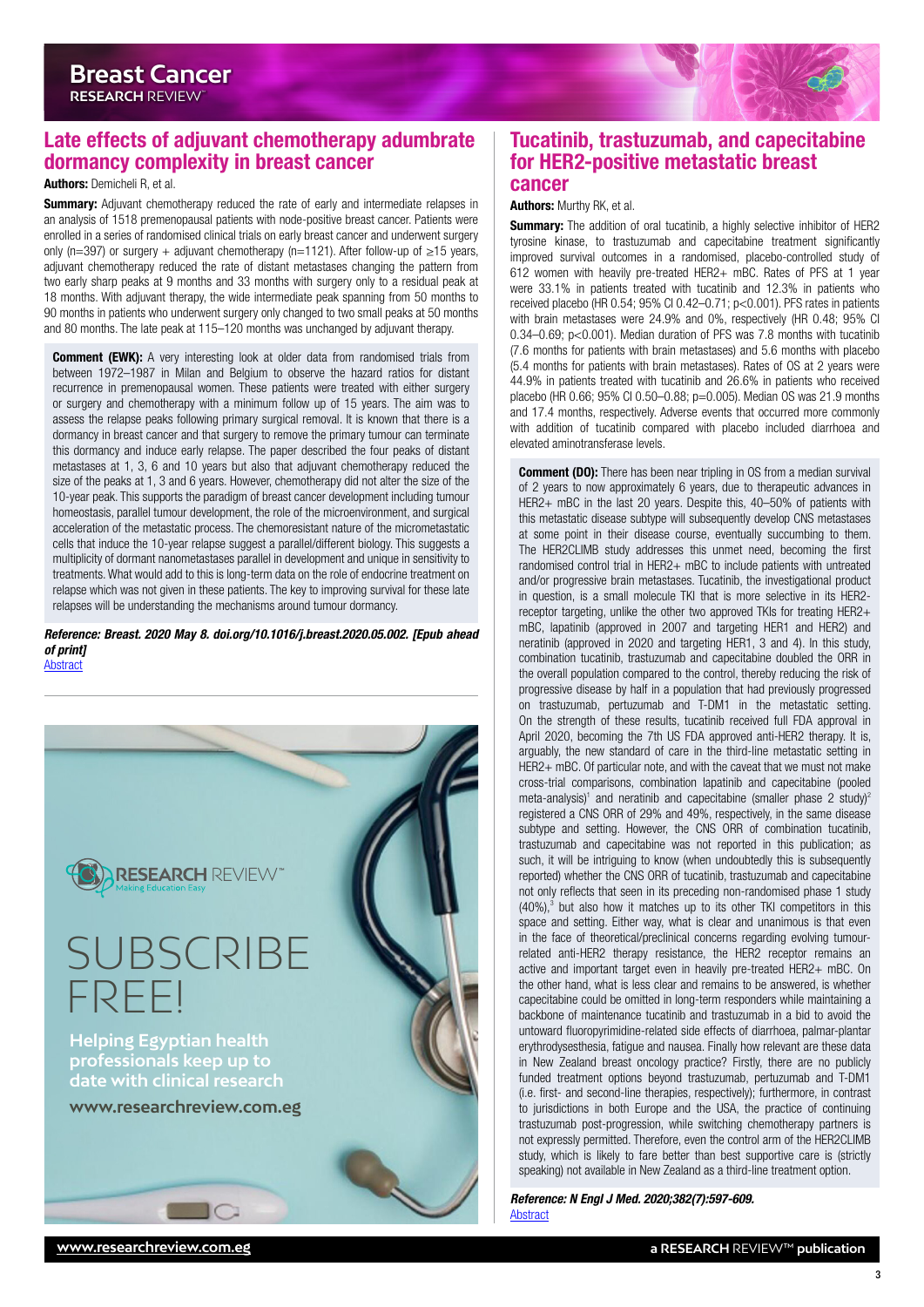# <span id="page-3-0"></span>Trastuzumab deruxtecan in previously treated HER2-positive breast cancer

#### Authors: Modi S, et al.

**Summary:** The efficacy of trastuzumab deruxtecan was evaluated in an open-label, single-group, multicentre, phase 2 study in 184 patients with HER2+ mBC who had received previous treatment with trastuzumab emtansine. The recommended dose of trastuzumab deruxtecan was established as 5.4 mg/kg. ORR was 60.9% (95% CI 53.4–68.0), median duration of response was 14.8 months (95% CI 13.8–16.9) and median PFS was 16.4 months (95% CI 12.7–not reached). Common grade ≥3 adverse events included decreased neutrophil count (20.7%), anaemia (8.7%) and nausea (7.6%). Interstitial lung disease was observed in 13.6% of patients and indicated a need for careful monitoring of pulmonary symptoms.

**Comment (DO):** Standard chemotherapy agents often have narrow therapeutic indices with low specificity resulting in early, intermediate and late toxicities. Furthermore, they are vulnerable to the development of early tumour resistance resulting in short progression-free intervals. Antibody drug conjugates (ADCs) are therefore a result of a collective desire in both patients and their oncologists to access therapies with wider therapeutic index, which avoid unnecessary toxicity without compromising outcomes. For the last 7 years in the USA (and less than 6 months in New Zealand), there was only one ADC (T-DM1) approved for treating mBC. In the last 4 months, two new ADCs received accelerated US FDA approval for the treatment of mBC: trastuzumab deruxtecan (December 2019) and sacituzumab govitecan-hziy (April 2020) for metastatic HER2+ and triple receptor–negative disease, respectively. Trastuzumab deruxtecan is an ADC consisting of a humanised HER2 antibody attached to chemotherapy. In this study, DESTINY-Breast01, a heavily pre-treated population with HER2+ mBC (who received a median of 6 lines of therapy in the metastatic setting, including pertuzumab, trastuzumab and T-DM1 itself) registered an astonishing 97.3% disease control rate while on trastuzumab deruxtecan. What's more, the ORR seen in this phase 2 study was not only deep and prolonged, but was also surprisingly identical to that reported in its preceding phase 1 counterpart (60% vs 59.5%, respectively).<sup>4</sup> Allowing for the vagaries of cross-trial comparisons, T-DM1, when evaluated in a phase 3 trial setting in a less pre-treated population (1–5 lines), who had not previously received pertuzumab, only managed an ORR of 31–43%; furthermore, the PFS with T-DM1 was 6–9 months,5,6 while that seen with trastuzumab deruxtecan was 16.4 months. Potential explanations for the augmented potency of this drug appear to be firstly its payload: unlike T-DM1 in which the payload is a tubulin inhibitor, trastuzumab deruxtecan contains a topoisomerase I inhibitor, a chemotherapy agent that is not traditionally used in breast cancer and so less likely to confer cross-resistance. Secondly, is its higher chemotherapy drug to antibody ratio: 7–8 chemotherapy drug molecules per antibody versus T-DM1's 3–4 per antibody. Thirdly, it is highly membrane permeable, thus exhibiting a "bystander effect", meaning it may also have cytotoxic properties on tumour cells not expressing the HER2 receptor; therefore, it may be effective in disease demonstrating tumour heterogeneity. A going concern, however, is the small but not insignificant risk of drug-related interstitial pneumonitis (13.6% incidence, 2.2% mortality) with a median onset of 6–7 months; this clearly requires clinical vigilance, a low threshold for investigation with a high resolution CT chest, prompt drug discontinuation and high-dose glucocorticoid therapy if confirmed. Finally, it must be borne in mind that the DESTINY-Breast01 study was an openlabel, single-arm phase 2 dose-registration study and so the results of the confirmatory phase 3 DESTINY-Breast02 trial in the T-DM1 refractory setting are eagerly awaited.

*Reference: N Engl J Med. 2020;382(7):610-621.* [Abstract](https://www.nejm.org/doi/10.1056/NEJMoa1914510)

Independent Content: The selection of articles and writing of summaries and commentary in this publication is completely independent of the advertisers/sponsors and their products.

Privacy Policy: Research Review will record your email details on a secure database and will not release them to anyone without your prior approval. Research Review and you have the right to inspect, update or delete your details at any time.

Disclaimer: This publication is not intended as a replacement for regular medical education but to assist in the process. The reviews are a summarised interpretation of the published study and reflect the opinion of the writer rather than those of the research group or scientific journal. It is suggested readers review the full trial data before forming a final conclusion on its merits.

Research Review publications are intended for Egyptian health professionals.

# Pertuzumab, trastuzumab, and docetaxel for HER2-positive metastatic breast cancer (CLEOPATRA)

#### Authors: Swain SM, et al.

**Summary:** Improvements in OS with pertuzumab versus placebo, in combination with trastuzumab and docetaxel, were maintained after a median of >8 years of follow-up in 808 patients with HER2+ mBC in the randomised, double-blind, placebo-controlled, phase 3 CLEOPATRA study. Median OS was 57.1 months after 99.9 months followup in patients treated with pertuzumab and 40.8 months after 98.7 months followup in patients who received placebo (HR 0.69; 95% CI 0.58–0.82). OS survival rates at 8 years were 37% and 23%, respectively. Treatment-related deaths were reported for 5 patients (1%) in the pertuzumab group and 6 patients (2%) in the placebo group. The long-term safety and cardiac safety profiles of pertuzumab, trastuzumab, and docetaxel were maintained, with two notable adverse events reported in patients who received pertuzumab since the previous analysis: congestive heart failure  $(n=1)$ and symptomatic left ventricular systolic dysfunction (n=1).

**Comment (DO):** This paper, although descriptive and exploratory, is exemplary in that it stands out as one of very few randomised controlled trials reporting a significant long-term sustained survival outcome: 8 years after a diagnosis with HER2+ mBC, over a third of patients were still alive on account of anti-HER2 therapy and chemotherapy. The authors proceed to define a clinical phenotype of "long-term responder" to be a patient with PFS not less than approximately 3 years (irrespective of which arm they were on in the study). They also have an ECOG performance status of 0, with tumours that are progestogen receptor–positive, with non-visceral involvement and median time from diagnosis with early-to-metastatic disease of approximately 2.5 years. In interpreting these astounding OS results, several key points must be borne in mind. Firstly, in stark contrast to contemporary practice, only 10% of patients in this study received adjuvant trastuzumab;<sup>7</sup> as such, the CLEOPTARA results are probably best applied to those with anti-HER2 therapy–naïve de novo HER2+ mBC. Secondly, those who were hormone receptor–positive were not allowed to receive endocrine therapy either during or, as is often the case in the real-world setting, as maintenance alongside anti-HER2 therapy after completing induction chemotherapy. Preclinical studies provide compelling evidence for the two-way traffic cross-interaction between the oestrogen receptor and HER2 receptor; furthermore, a recent phase 2 study supports the premise that concomitant oestrogen receptor and dual anti-HER2 inhibition may provide a viable alternative to the conventional CLEOPATRA regimen, particularly in those exhibiting "a long-term responder" clinical phenotype.9 Finally, 16% of patients were not only alive, but also remained progression free at the 8-year mark in this study. It is likely that these patients remain on a 3-weekly anti-HER2 therapy to this day; if these patients may have achieved potential cure, would it be possible at all to de-escalate/discontinue their anti-HER2 therapy altogether? Tantalising as it may sound, I suspect most breast oncologists would hesitate to do this.

*Reference: Lancet Oncol. 2020;21(4):519-530.* **[Abstract](https://www.thelancet.com/pdfs/journals/lanonc/PIIS1470-2045(19)30863-0.pdf)** 

> Subscribe for free at [www.researchreview.com.eg](http://www.researchreview.com.eg)



#### Independent commentary by Dr David Okonji MB BCh (UK) MRCP(UK) MRCPS(Glas) FRACP



Dr David Okonji specialises in treating breast and urogenital cancers, as well as melanoma. He has a particular focus on cancer care in the elderly. David currently practises at Wellington Regional Hospital and also undertakes private practice at Bowen Hospital, Wellington.

David is a Clinical Senior Lecturer at the University of Otago School of Medicine. He is actively involved in research as an investigator in clinical trials at Wellington Hospital. He is also an active member of the American Society of Clinical Oncology, the European Society of Medical Oncology and the Society of Geriatric Oncology.